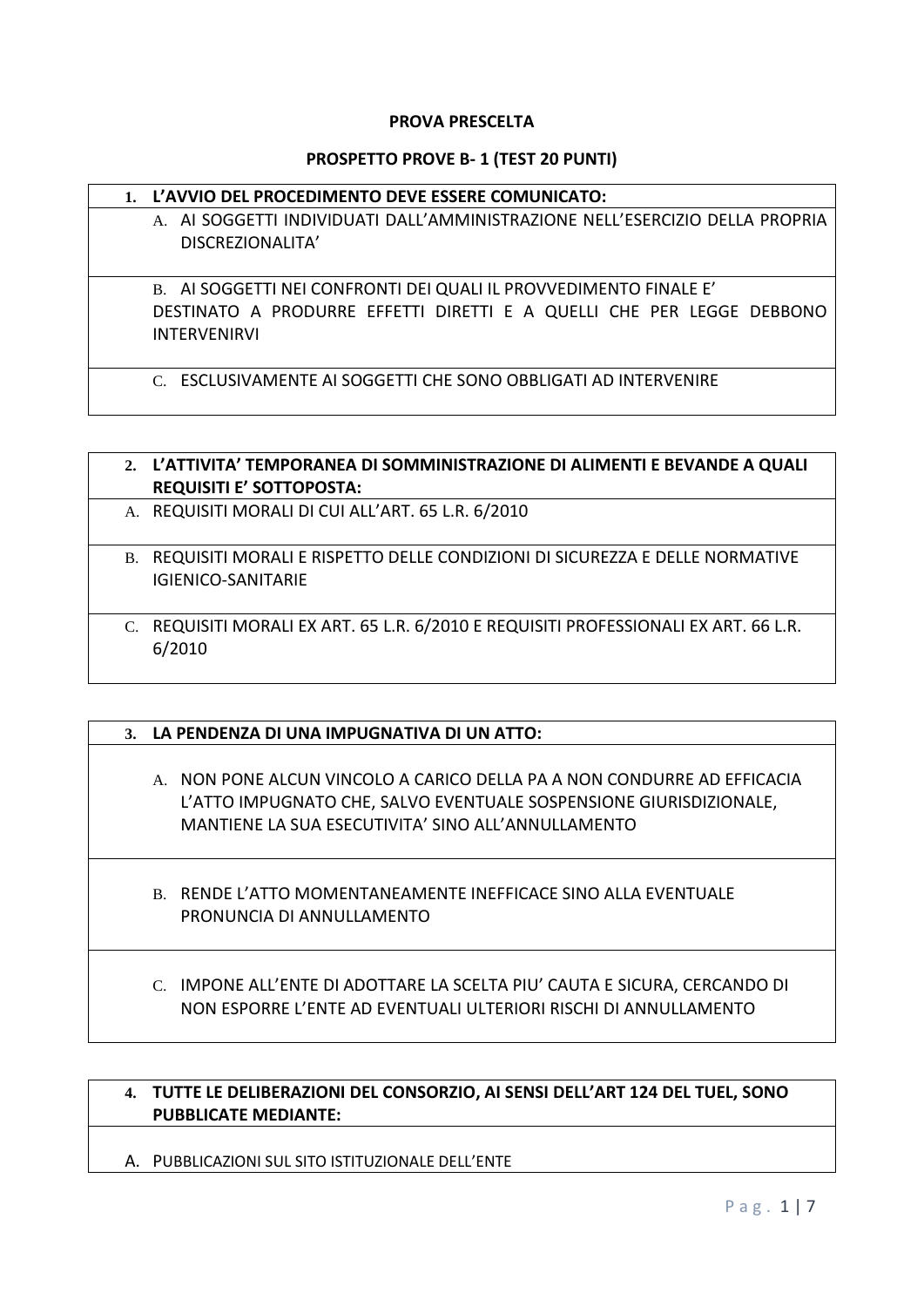- B. PUBBLICAZIONI ALL'ALBO PRETORIO
- C. PUBBLICAZIONE IN AMMINISTRAZIONE TRASPARENTE, NELLA SEZIONE "PROVVEDIMENTI"

# **5. UN CITTADINO PER TUTELARE I PROPRI INTERESSI LEGITTIMI CHE RITIENE LESI DA UN ATTO DELLA PA A CHI DEVE RICORRERE:**

- A. AL GIUDICE CIVILE
- B. AL T.A.R
- C. AL GIUDICE DI PACE
- **6. A NORMA DI QUANTO DISPONE L'ART 76 DEL DPR 445/2000 L'ESIBIZIONE DI UN ATTO CONTENENTE DATI NON PIU' RISPONDENTI A VERITA' EQUIVALE AD USO DI ATTO FALSO?**
- A. NO, SALVO CHE L'ESIBIZIONE DI UN ATTO CONTENENTE DATI NON PIU' RISPONDENTI A VERITA' SIA EFFETTUATA IN SEDE DI GARA PER L'AFFIDAMENTO DI CONTRATTI PUBBLICI
- B. SI, EQUIVALE AD USO DI ATTO FALSO
- C. SOLO SE L'ESIBIZIONE DI UN ATTO CONTENENTE DATI NON PIU' RISPONDENTI A VERITA' E' EFFETTUATA AL FINE DI OTTENERE ISCRIZIONI IN ALBI O IN ELENCHI TENUTI DALLA PA

# 7. **CHI SONO I CONTROINTERESSATI IN MATERIA DI ACCESSO AGLI ATTI DISCIPLINATO DALL'ART. 22 LEGGE 241/1990**

A. TUTTI I SOGGETTI, INDIVIDUATI O FACILMENTE INDIVIDUABILI, CHE DALL'ESERCIZIO DELL'ACCESSO VEDREBBERO COMPROMESSO IL LORO DIRITTO ALLA RISERVATEZZA

B. I RAPPRESENTATI DELLA P.A.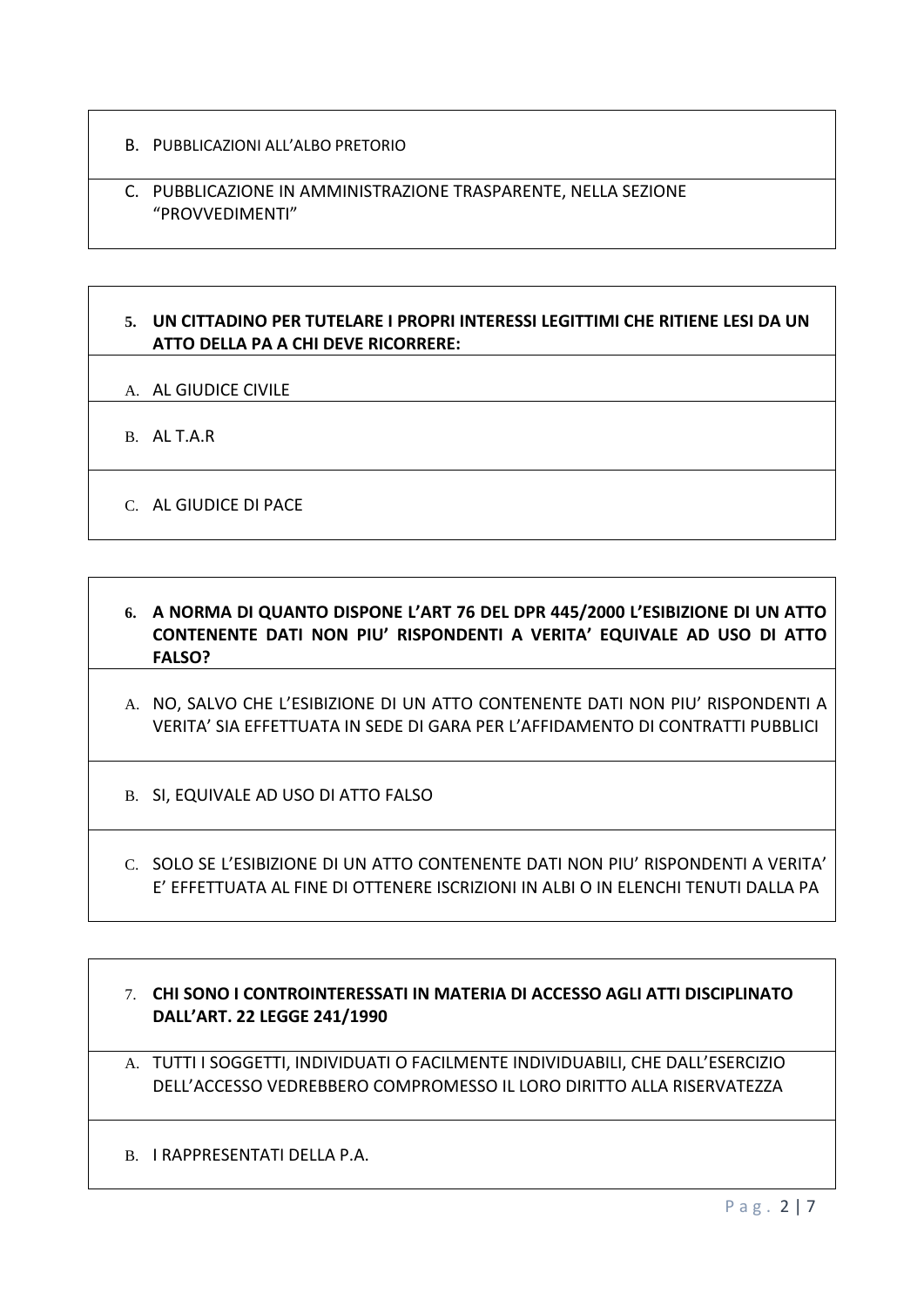C. IL TITOLARE DEL TRATTAMENTO DATI IN MATERIA DI TUTELA DEI DATI PERSONALI

# **8. IL TRASFERIMENTO DEL MERCATO O DELLA FIERA TEMPORANEO O DEFINITIVO IN ALTRA SEDE O ALTRO GIORNO NON PUO' ESSERE DISPOSTA DAL COMUNE PER:**

- A. MOTIVI LEGATI AD INTERESSI PRIVATI
- B. CAUSE DI FORZA MAGGIORE
- C. LIMITAZIONI E VINCOLI IMPOSTI DA MOTIVI DI VIABILITA', DI TRAFFICO O IGENICO-SANITARI

## **9. NON SONO CONSIDERATE FORME SPECIALI DI VENDITA AL DETTAGLIO:**

- A. GLI SPACCI INTERNI
- B. LA VENDITA PER MEZZO DI APPARECCHI AUTOMATICI
- C. LA VENDITA PRESSO UN ESERCIZIO DI VICINATO

# **10. IL COMMERCIO ALL'INGROSSO E' ESERCITATO PREVIA:**

- A. COMUNICAZIONE EFFETTUATA ALLA CCIAA COMPETENTE, CONTESTUALMENTE ALLA COMUNICAZIONE UNICA DI CUI ALL'ART. 9 DEL D.L 7/2007
- B. SCIA DA TRASMETTERE AL SUAP
- C. AUTORIZZAZIONE ACQUISITA DAL COMUNE NEL QUALE VIENE SVOLTA L'ATTIVITA'

#### **11. I SOGGETTI TITOLARI DELLA LICENZA DI IMPIANTO DI DISTRIBUTORI DI CARBURANTE IN POSSESSO DELLA TABELLA RISERVATA ART. 1 DM 561/1996**

A. HANNO TITOLO A PORRE IN VENDITA PRODOTTI RELATIVI AL SETTORE MERCEOLOGICO NON ALIMENTARE E ALIMENTARE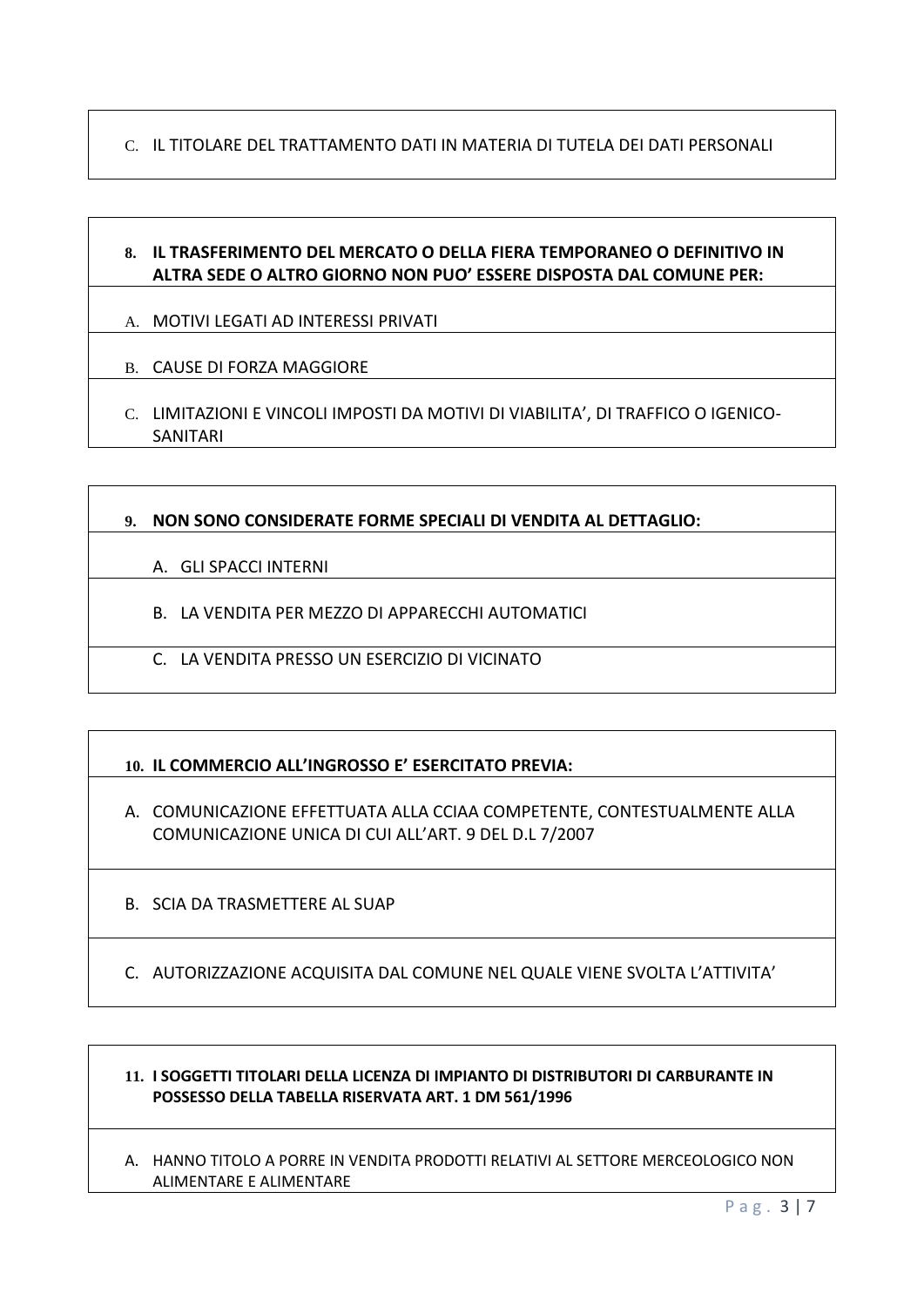- B. NON HANNO TITOLO A PORRE IN VENDITA PRODOTTI RELATIVI AL SETTORE MERCEOLOGICO NON ALIMENTARE
- C. HANNO TITOLO A PORRE IN VENDITA PRODOTTI RELATIVI AL SETTORE MERCEOLOGICO NON ALIMENTARE

## **12. LA DOMANDA PER IL RILASCIO DELL'AUA**

- A. VIENE PRESENTATA TRAMITE IL SUAP PER IL RILASCIO DI AUTORIZZAZIONE AGLI SCARICHI, AUTORIZZAZIONE ALLE EMISSIONI IN ATMOSFERA, AUTORIZZAZIONE GENERALE DI CUI ALL'ARTICOLO 272 DEL DECRETO LEGISLATIVO 3 APRILE 2006 N 152
- B. VIENE PRESENTATA TRAMITE IL SUE PER IL RILASCIO DI AUTORIZZAZIONE AGLI SCARICHI, AUTORIZZAZIONE ALLE EMISSIONI IN ATMOSFERA, AUTORIZZAZIONE GENERALE DI CUI ALL'ARTICOLO 272 DEL DECRETO LEGISLATIVO 3 APRILE 2006 N 152
- C. VIENE PRESENTATA AGLI UFFICI PROVINCIALI

## 13. **L'ESERCIZIO DELL'ATTIVITA' DI ESTETISTA E DELL'ATTIVITA' DI ACCONCIATORE E' SUBORDINATA:**

- A. ALLA PRESENTAZIONE TRAMITE SUAP, DI APPOSITA SCIA ED AL POSSESSO DI QUALIFICA O ABILITAZIONE PROFESSIONALE
- B. ALLA PRESENTAZIONE AL COMUNE COMPETENTE PER TERRITORIO, TRAMITE SUAP DELLA **SCIA**
- C. ALLA AUTORIZZAZIONE RILASCIATA DAL COMUNE COMPETENTE PER TERRITORIO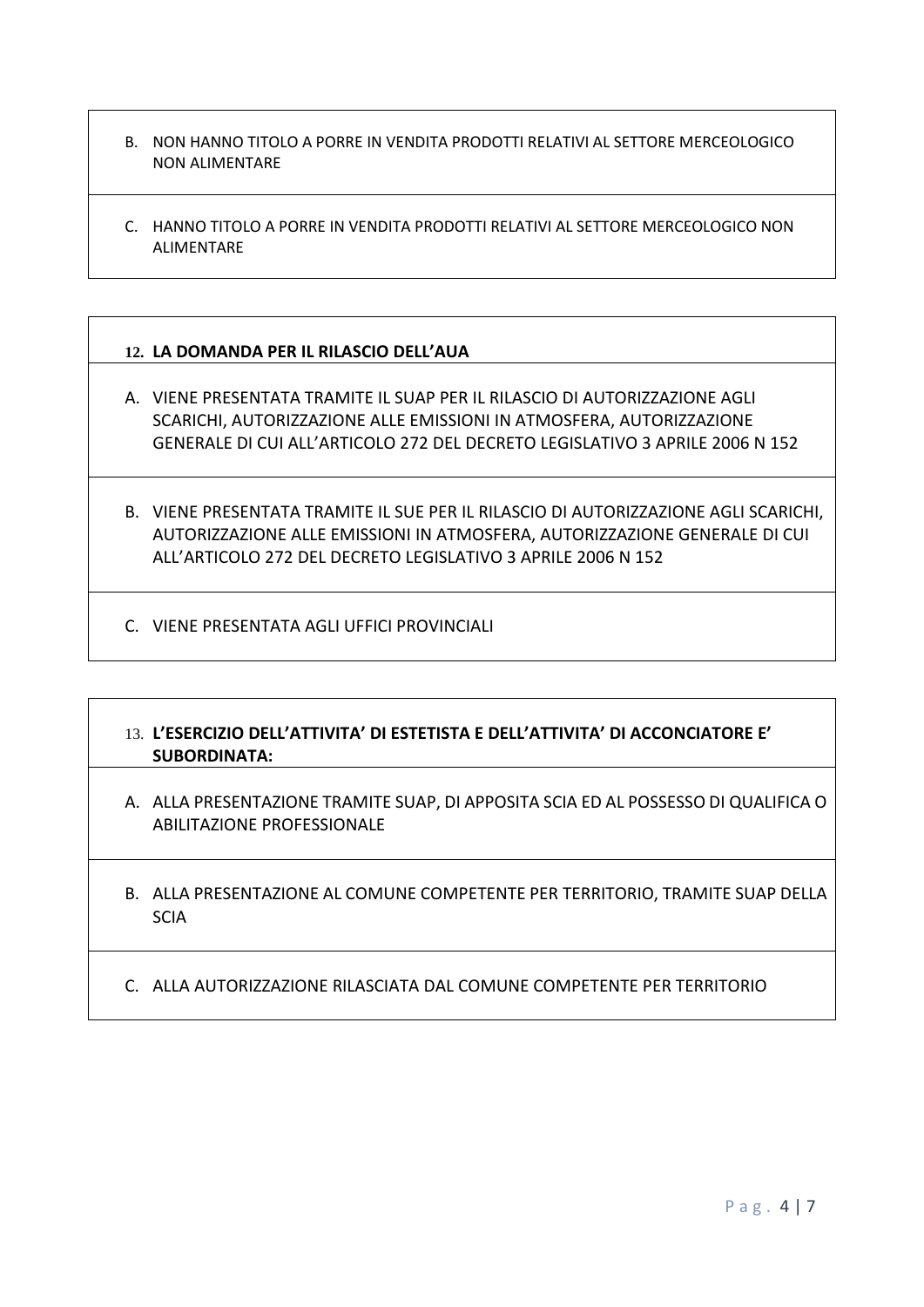- **14. NELLA CONFERENZA DI SERVIZI SINCRONA SI RILEVA:**
- A. LA CONSULTAZIONE SEPARATA E PER COMPETENZA DI TUTTE LE AMMINISTRAZIONI COINVOLTE NEL MEDESIMO PROCEDIMENTO
- B. LA PRESENZA CONTESUTALE DI PIU' AMMINISTRAZIONI COINVOLTE NEL MEDESIMO PROCEDIMENTO

C. LA PRESENZA DELLO SPORTELLO UNICO E DEGLI OPERATORI ECONOMICI DEL SETTORE

# **15. IL TRASFERIMENTO DELLA GESTIONE O DELLA PROPRIETA' DI UN PUBBLICO ESERCIZIO**

A. E' VIETATO

- B. E' COMUNICATO AL COMUNE SEDE DELL'ESERCIZIO SOLO IN CASO DI MORTE DEL **TITOLARE**
- C. E' COMUNICATO AL COMUNE SEDE DELL'ESERCIZIO ENTRO TRENTA GIORNI DALLA DATA DELL'ATTO DI CONCESSIONE O DELL'APERTURA DELLA SUCCESSIONE CON L'INDICAZIONE DEGLI ESTREMI DELL'AUTORIZZAZIONE, DEL TITOLO GIURIDICO CHE DA LUOGO AL SUB INGRESSO, NONCHE' DEL POSSESSO DEI REQUISITI PER L'ESERCIZIO DELL'ATTIVITA' DI SOMMINISTRAZIONE DI ALIMENTI E BEVANDE

## **16. ALL'INTERNO DI UN CIRCOLO PRIVATO REGOLARMENTE COSTITUITO, LA SOMMINISTRAZIONE DI ALIMENTI E BEVANDE PUO' ESSERE ESERCITATA?**

- A. SI', ALLE SOLE PERSONE MAGGIORENNI
- B. A TUTTI
- C. AI SOLI SOCI DEL CIRCOLO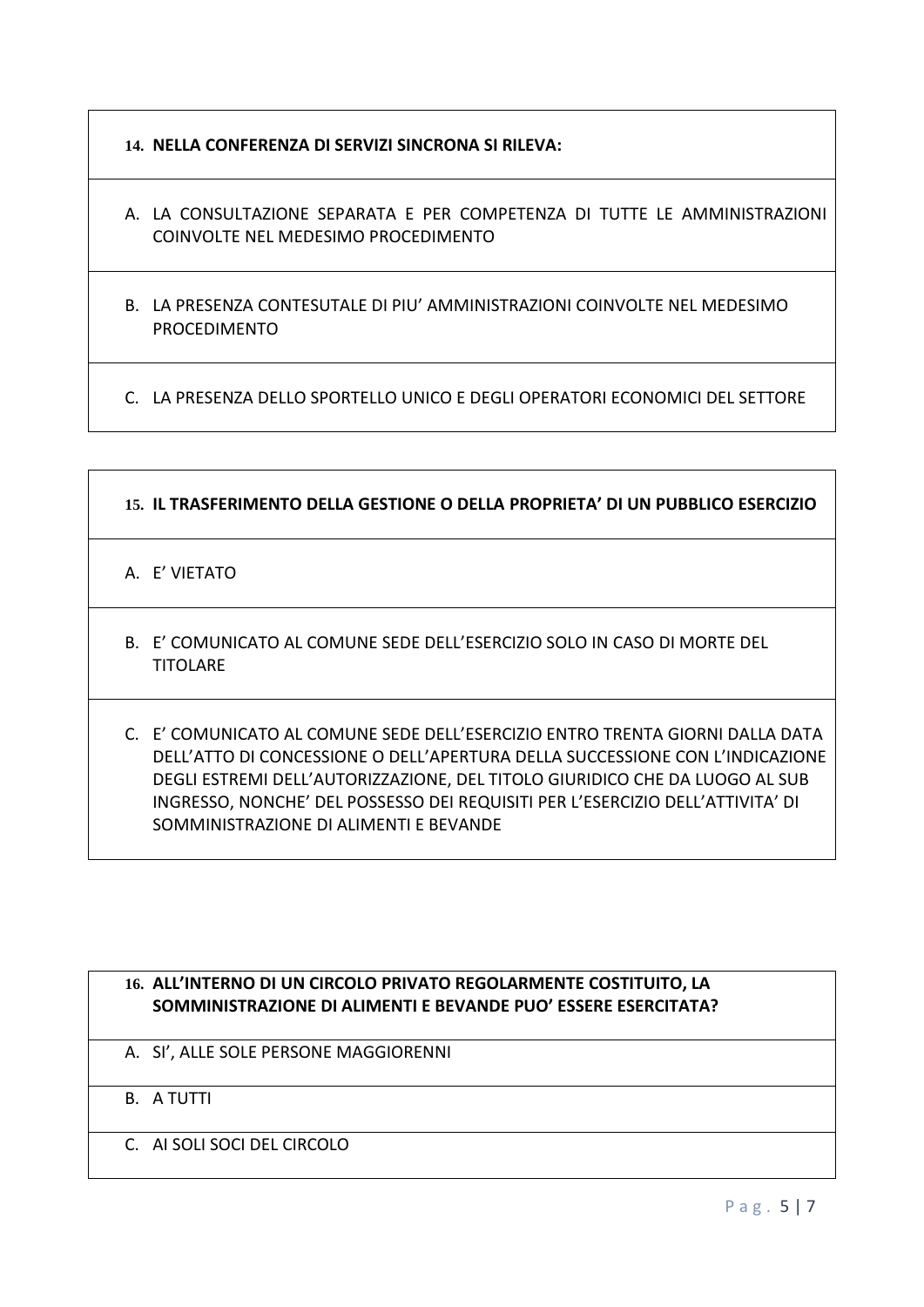# **17. E' AMMESSA LA REVOCA DELL'AUTORIZZAZIONE ALL'ATTIVITA' DI SOMMINISTRAZIONE DI ALIMENTI E BEVANDE?**

A. MAI

- B. SI', SOLO DALL'ORGANO CHE HA EMANATO IL PROVVEDIMENTO
- C. SI', DALL'ORGANO CHE HA EMANATO IL PROVVEDIMENTO O DA ALTRO PREVISTO DALLA LEGGE

| 18. QUALE DELLE SEGUENTI AFFERMAZIONI È CORRETTA?                                     |
|---------------------------------------------------------------------------------------|
|                                                                                       |
| A. PER SPETTACOLI E TRATTENIMENTI CHE PREVEDONO FINO A UN MASSIMO DI 200 PARTECIPANTI |
| E CHE SI CONCLUDONO ENTRO 24 ORE DALL'INIZIO, LA LICENZA È SOSTITUITA DALLA           |
| SEGNALAZIONE CERTIFICATA DI INIZIO ATTIVITÀ DI CUI ALL'ART. 19 DELLA L. 241/1990      |
|                                                                                       |
| B. PER SPETTACOLI E TRATTENIMENTI CHE PREVEDONO FINO A UN MASSIMO DI 200 PARTECIPANTI |
| E CHE SI ENTRO LE ORE 24 DEL GIORNO DI INIZIO, LA LICENZA È SOSTITUITA DALLA          |
| SEGNALAZIONE CERTIFICATA DI INIZIO ATTIVITÀ DI CUI ALL'ART. 19 DELLA L. 241/1990      |
|                                                                                       |
| C. PER SPETTACOLI E TRATTENIMENTI CHE PREVEDONO FINO A UN MASSIMO DI 300 PARTECIPANTI |
| E CHE SI CONCLUDONO ENTRO 24 ORE DALL'INIZIO, LA LICENZA È SOSTITUITA DALLA           |
| SEGNALAZIONE CERTIFICATA DI INIZIO ATTIVITÀ DI CUI ALL'ART. 19 DELLA L. 241/1990      |

|    | 19. L'AUTORIZZAZIONE PER IL COMMERCIO SU AREE PUBBLICHE "SU POSTEGGIO" ABILITA ANCHE<br>ALLO SVOLGIMENTO DELL'ATTIVITÀ IN FORMA "ITINERANTE"? |
|----|-----------------------------------------------------------------------------------------------------------------------------------------------|
|    | 1. SÌ, SU TUTTO IL TERRITORIO NAZIONALE                                                                                                       |
|    | 2. SÌ, NELL'AMBITO DEL TERRITORIO REGIONALE E ABILITA ALLA PARTECIPAZIONE A FIERE SU<br>TUTTO IL TERRITORIO NAZIONALE                         |
| 3. | NO, PER SVOLGERE L'ATTIVITÀ IN FORMA ITINERANTE L'OPERATORE DEVE ESSERE IN POSSESSO<br>DI APPOSITA AUTORIZZAZIONE                             |